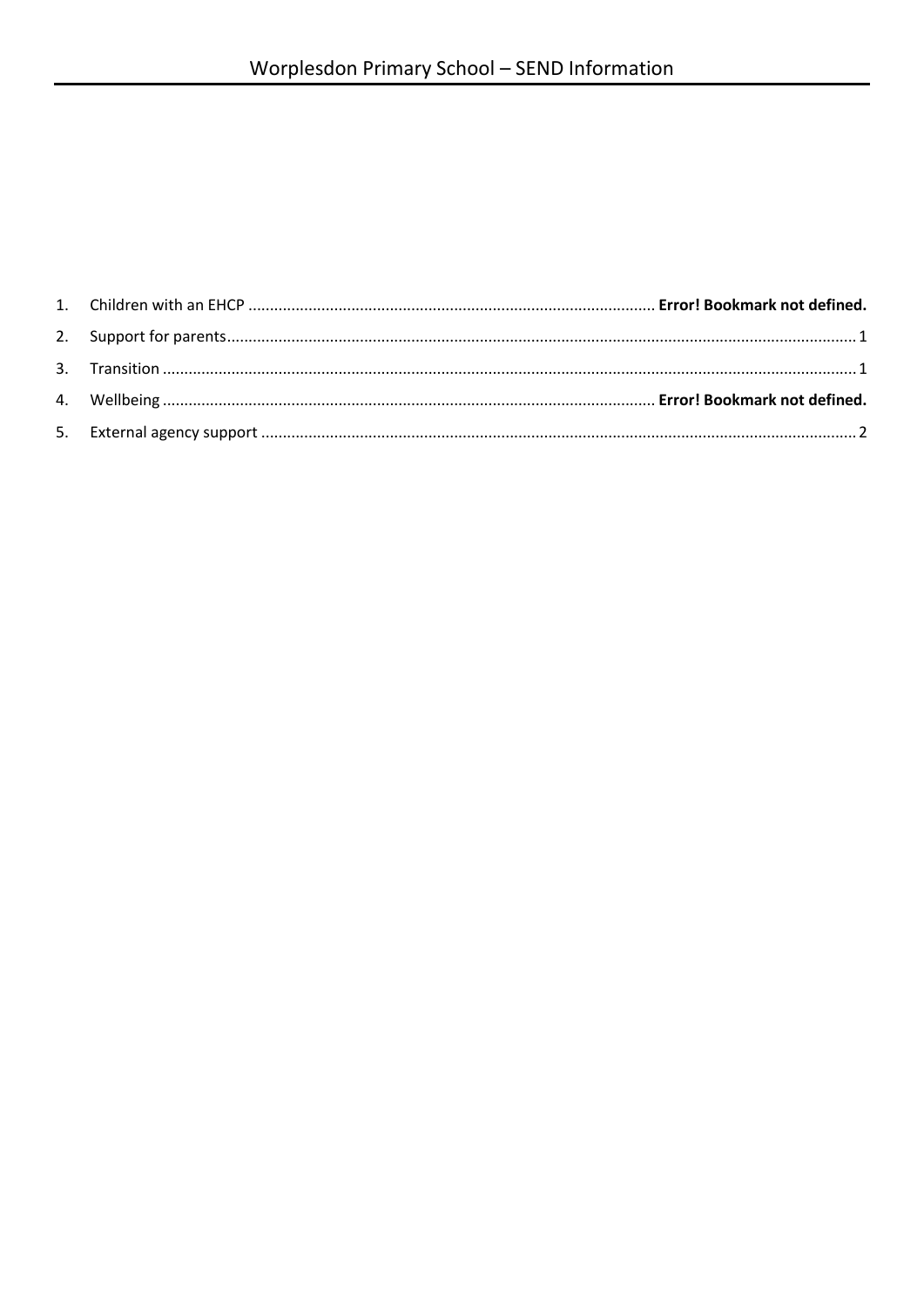### <span id="page-2-0"></span>1. Vulnerable children and those with an Education and Healthcare plan.

Following the closure of schools from the 23rd March 2020 Government guidelines stated:

*Vulnerable children include those who have a social worker and those children and young people up to the age of 25 with education, health and care (EHC) plans.*

*Those with an EHC plan should be risk-assessed by their school in consultation with the local authority (LA) and parents, to decide whether they need to continue to be offered a school or college place in order to meet their needs, or whether they can safely have their needs met at home. This could include, if necessary, carers, therapists or clinicians visiting the home to provide any essential services. Many children and young people with EHC plans can safely remain at home.*

In order to ensure that our pupils with EHC plans are supported we have consulted families with regards to whether or not their child needs to attend school. We have ensured that the expectations for work being done at home is understood and that pupils can access the work being set by school staff. As a school we are undertaking regular check-ins to ensure that pupil's outcomes are kept at the forefront and that their emotional needs are being met. Work set by class teachers takes in to account the needs of the pupils in their classes.

#### <span id="page-2-1"></span>2. Support for parents.

Parents of our pupils with SEND may require our support at this time and this can be through phone calls with the school SENDCO or another member of the school team, via email and also virtual meetings using google meet. The SENDCO can be reached at [learlsmith@worplesdon.surrey.sch.uk](mailto:learlsmith@worplesdon.surrey.sch.uk)

#### 3. Transition

We are aware that the transition period for our pupils with SEND has been greatly affected by the current situation and we continue to work alongside our secondary colleagues to ensure that the information needed is shared. As the summer term progresses we will begin to send out transition style material that will endeavour to support all our pupils at this transitional time.